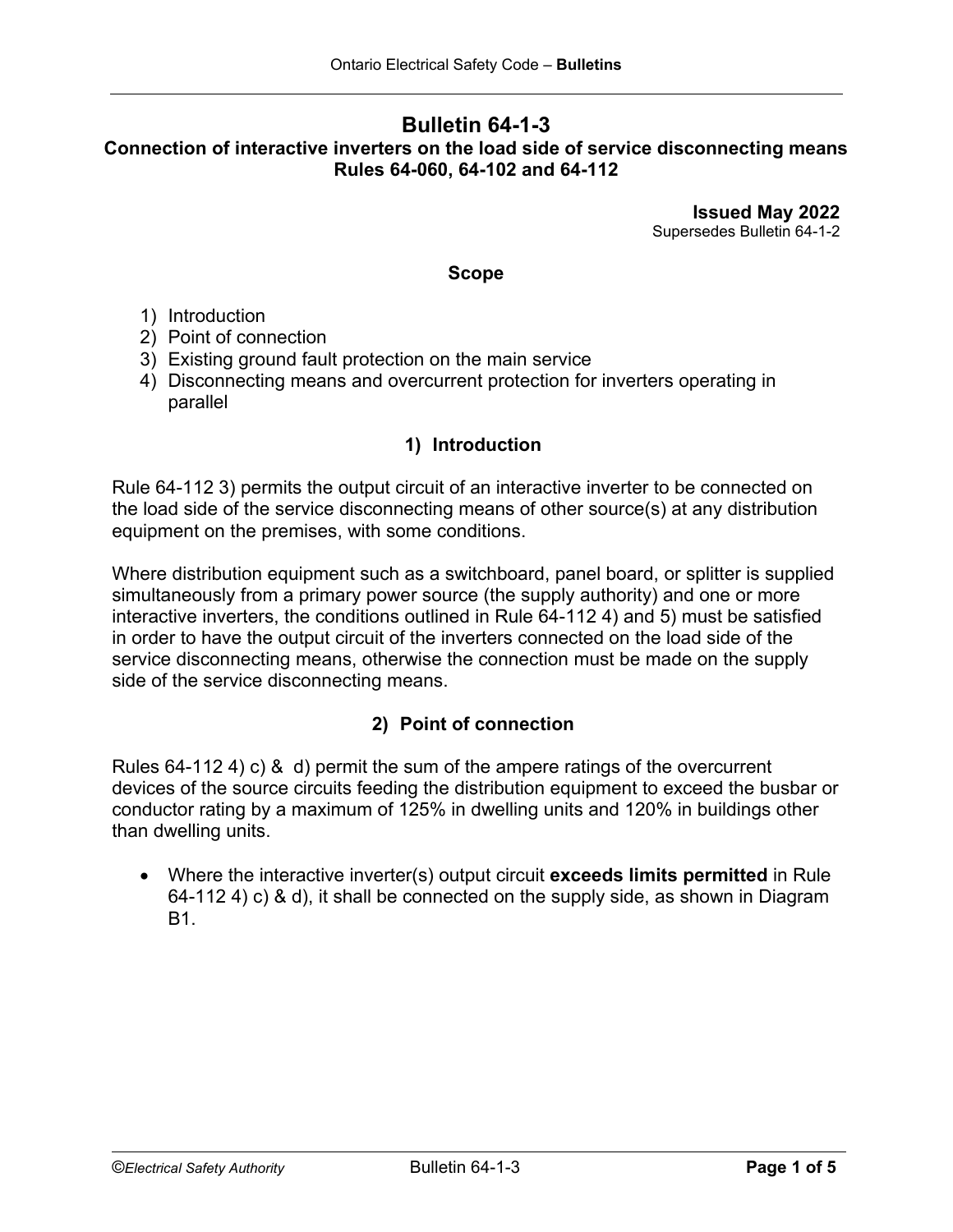## **Diagram B1 – Example of connection of interactive inverter output circuit on the supply side of service disconnecting means, when inverter output overcurrent protection device (OCPD) rating exceeds limits permitted in Rule 64-112 4)**



• Where the distribution equipment busbar is rated less than the sum of the ampere ratings of all OCPD supplying it, Rule 64-112 4) b) requires the point of interconnection of the interactive inverter(s) output circuit to be at the opposite end from the main input feeder connection as shown in the example illustrated by Diagram B2. The 120% or 125% limitation of 64-112 c) or d) is applicable or means shall be provided to limit the input and output current of the interconnected systems to ensure the busbar or conductor cannot be overloaded as per Rule 64-112 4) e) (see Note 1).A warning shall be posted beside the OCPD to prevent relocating it on the bus, as shown on diagram B2 below

## **Note 1**

64-112 4) e) permits the use of "means" to allow the sum of the ampere ratings of all OCPD connected to a busbar to exceed the 120% and 125% limitations of 64-112 4) c) & d). This allows the use of any size of interconnected system connected at the opposite end of the busbar from the input feeder or main circuit location provided it uses a method of monitoring and controlling the current to not exceed the limits stated in 64- 112 4) c) & d). One acceptable method to meet the requirements of this subrule would be the use of CT's on each source and an associated control system to throttle the current contribution of the interconnected source.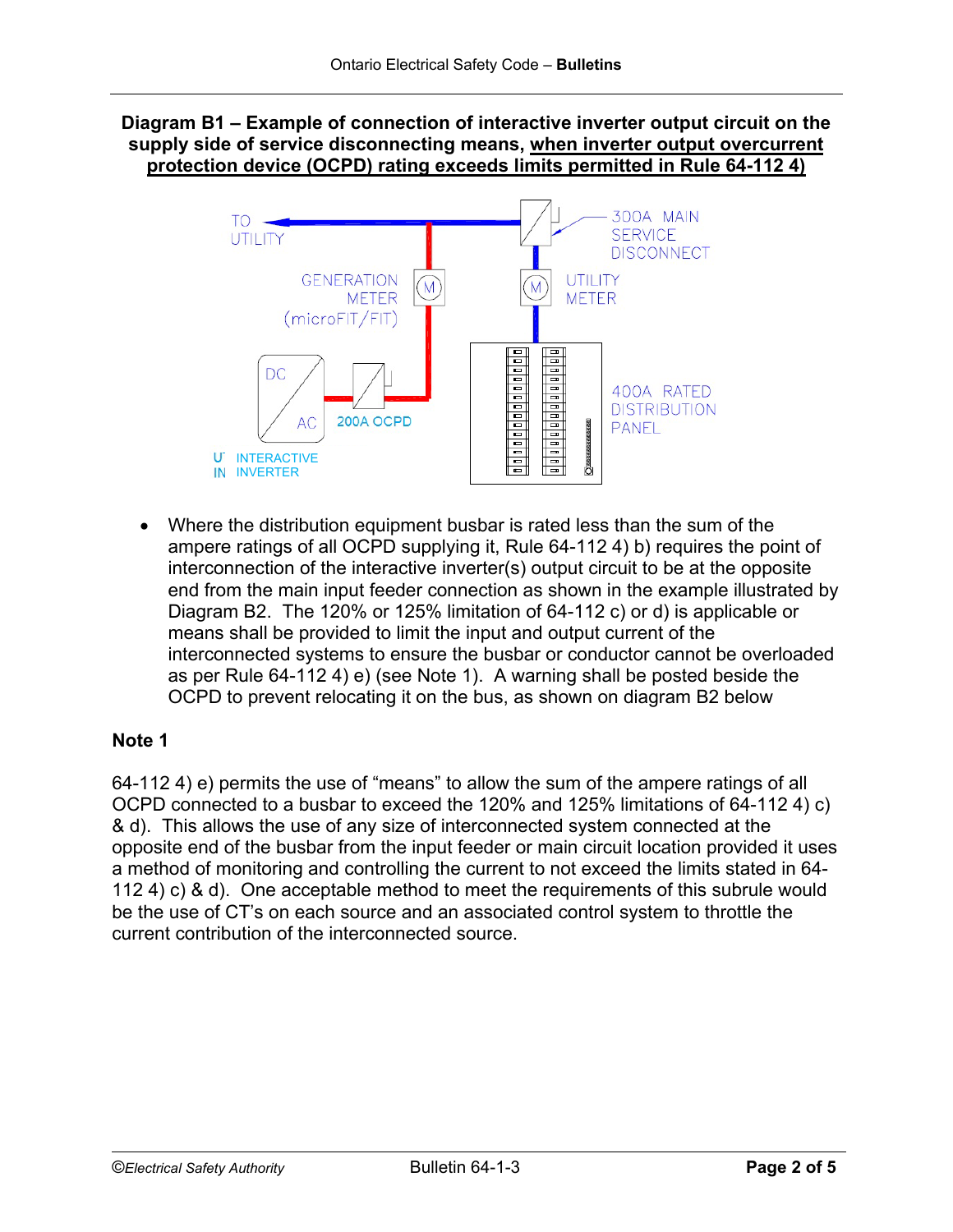### **Diagram B2 – Example of connection of interactive inverter output circuit on the load side of main service disconnecting means, when the sum of the OCPD supplying the bus is greater than the bus rating and within the limits permitted by Rules 64-112 4) c) & d))**



• Where the sum of the ampere ratings of all OCPD supplying the bus is equal to or less than the bus rating, the connection can be made either on the supply side or load side of the service disconnecting means (with no restrictions on the location of interactive inverter OCPD on the bus), as shown in Diagram B3

### **Diagram B3 – Example of connection of interactive inverter output circuit on the load side of main service disconnecting means, when the sum of the OCPD supplying the bus is equal to or less than the bus rating**

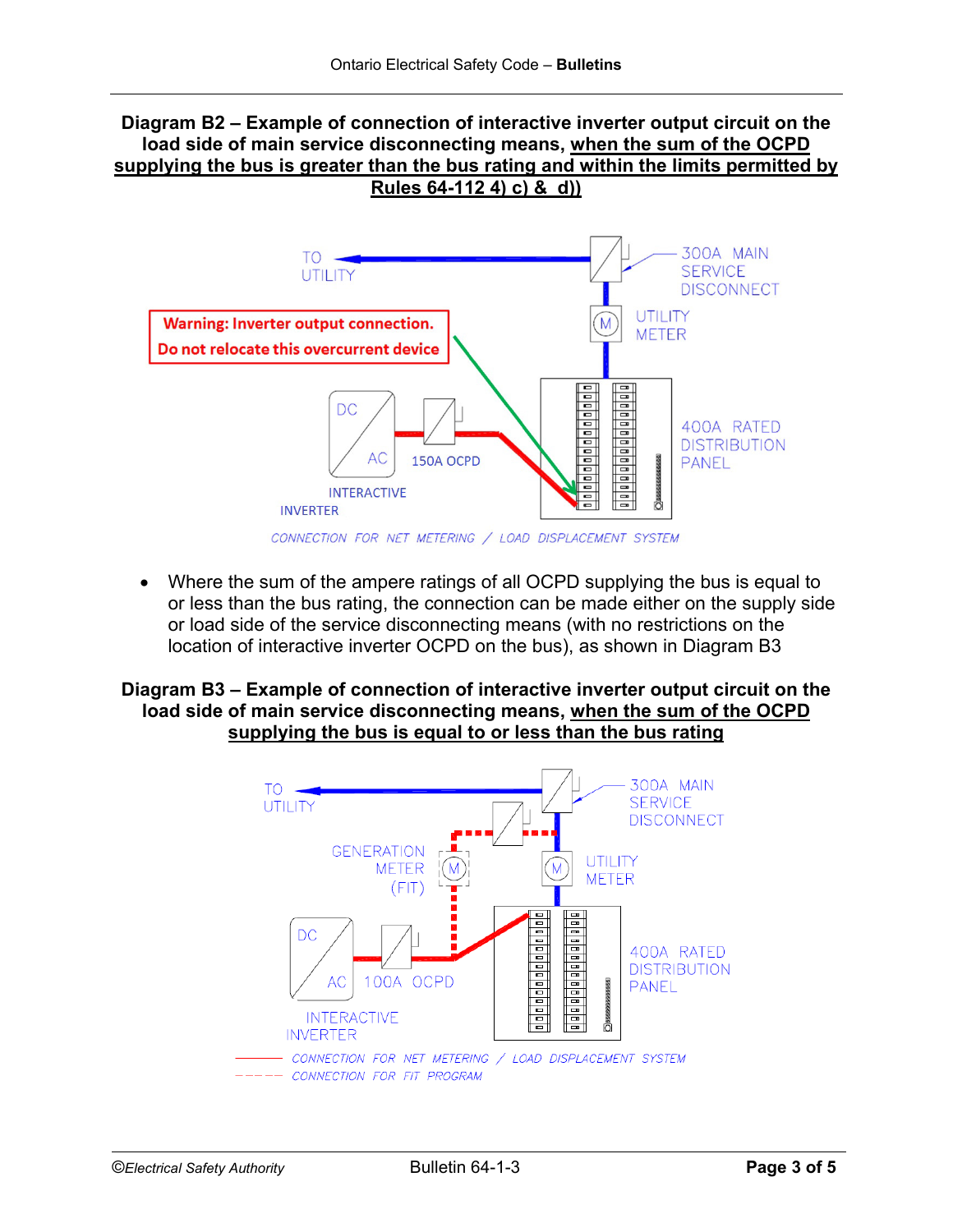# **3) Existing ground fault protection on the main service**

As per Rule 64-112 4) f), the point of connection on the load side of the main service disconnecting means shall be made on the line side of all ground fault protection devices except as provided for in Rule 64-112 5):

- a) There is ground fault protection for equipment from all ground fault current sources; and
- b) Ground fault protection devices used with sources connected to the load side are identified and approved as suitable for back-feeding. (See Note 2)

### **Note 2**

A circuit breaker with ground fault protection that is **not** suitable for back-feeding will have terminals **clearly marked "line" and "load"**. See Bulletin 14-5-\* for more information.

### **4) Disconnecting means and overcurrent protection for inverters operating in parallel**

### **Question 1**

For an installation that incorporates two inverters tied to a common ac feeder, does a single disconnecting means on the ac common output satisfy Rules 64-060 and 84- 020? (See Diagram B4)

## **Diagram B4 – Single disconnecting means for multiple inverters, unacceptable design**



#### **Answer 1**

No.

#### **Rationale 1**

The single disconnecting means satisfies Rule 84-022 for the supply authority disconnecting means; however Rules 84-020 and 64-060 require separate disconnecting means for each power production source (inverter). The separate disconnecting means are also required for compliance with Rule 14-414. Diagram B5 shows an example of a code compliant installation.